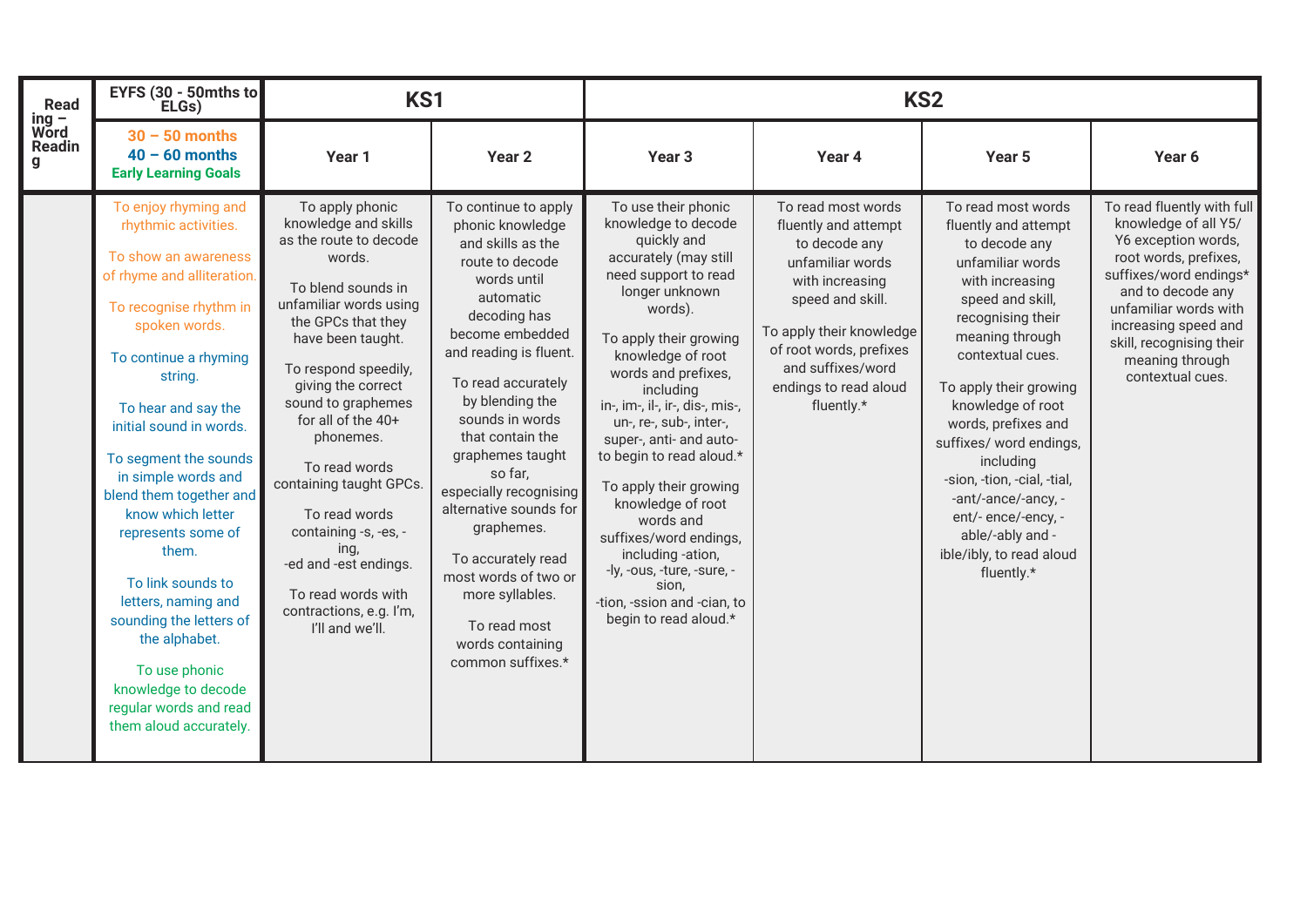| Com | To read some<br>common irregular<br>words. | To read Y1 common<br>exception words,<br>noting unusual<br>correspondences<br>between spelling and<br>sound and where<br>these occur in words. | To read most Y1<br>and Y2 common<br>exception<br>words*, noting<br>unusual<br>correspondences<br>between spelling and<br>sound and where<br>these occur in the<br>word. | To begin to read<br>Y3/Y4 exception<br>words.* | To read all Y3/Y4<br>exception words*,<br>discussing the<br>unusual<br>correspondences<br>between spelling and<br>these occur in the<br>word. | To read most Y5/<br>Y6 exception<br>words,<br>discussing the unusual<br>correspondences<br>between spelling and<br>sound and where these<br>occur in the word. |  |
|-----|--------------------------------------------|------------------------------------------------------------------------------------------------------------------------------------------------|-------------------------------------------------------------------------------------------------------------------------------------------------------------------------|------------------------------------------------|-----------------------------------------------------------------------------------------------------------------------------------------------|----------------------------------------------------------------------------------------------------------------------------------------------------------------|--|
|-----|--------------------------------------------|------------------------------------------------------------------------------------------------------------------------------------------------|-------------------------------------------------------------------------------------------------------------------------------------------------------------------------|------------------------------------------------|-----------------------------------------------------------------------------------------------------------------------------------------------|----------------------------------------------------------------------------------------------------------------------------------------------------------------|--|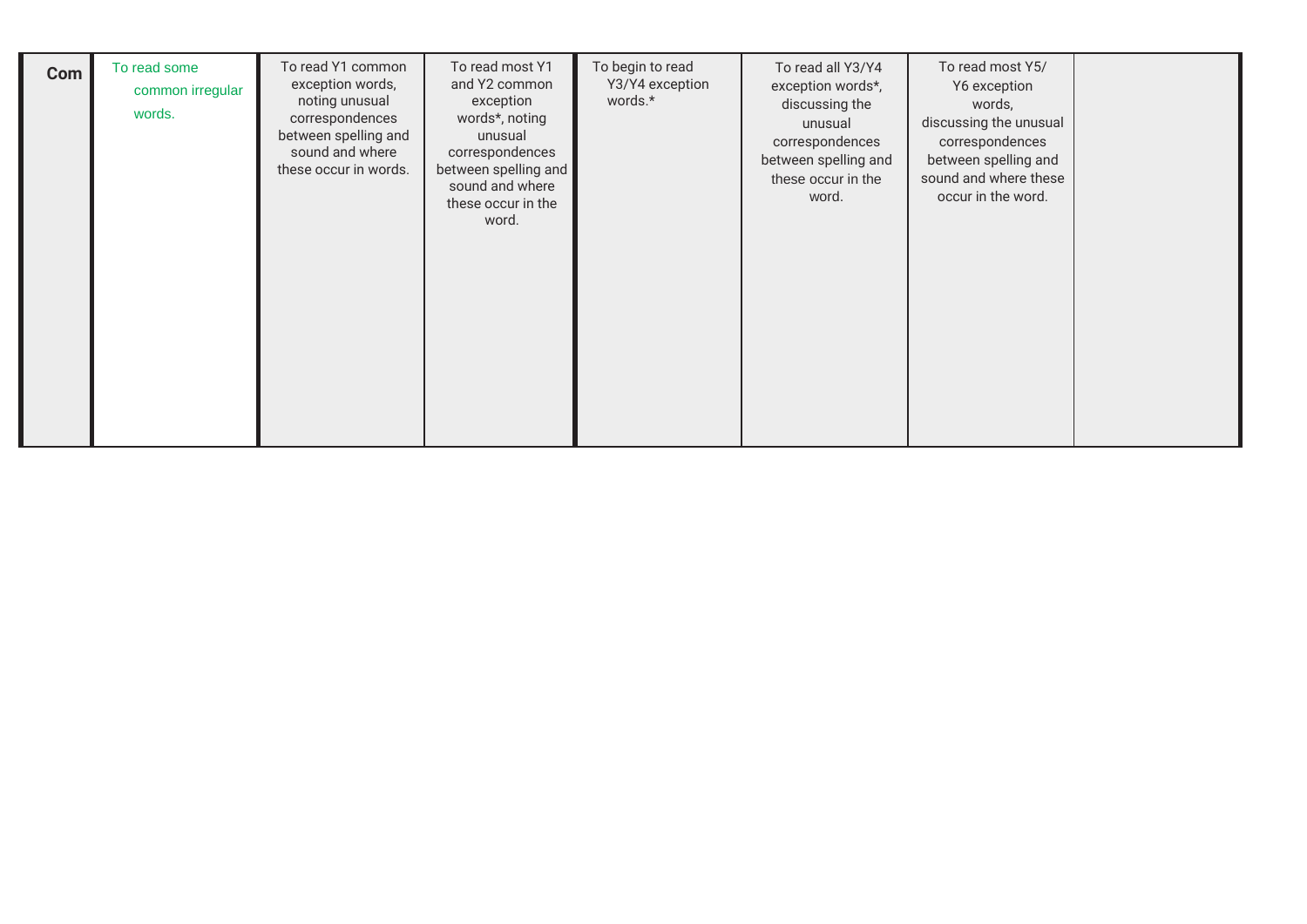| F<br>u<br>$\mathbf e$<br>$\mathsf{n}$<br>$\mathbf c$<br>y | To show interest in<br>illustrations and print in<br>books and print in the<br>environment.<br>To recognise familiar<br>words and signs such as<br>own name and<br>advertising logos.<br>To look and handle books<br>independently (holds<br>books the correct way up<br>and turns pages).<br>To ascribe meanings to<br>marks that they see in<br>different places.<br>To begin to break the flow<br>of speech into words.<br>To begin to read words<br>and simple sentences.<br>To read and understand<br>simple sentences. | To accurately read texts<br>that are consistent with<br>their developing phonic<br>knowledge, that do not<br>require them to use<br>other strategies to work<br>out words.<br>To reread texts to<br>build up fluency<br>and confidence in<br>word reading. | To read aloud<br>books (closely<br>matched to their<br>improving phonic<br>knowledge),<br>sounding out<br>unfamiliar<br>words<br>accurately,<br>automatically<br>and without<br>undue hesitation.<br>To reread these<br>books to build<br>up fluency and<br>confidence in word<br>reading.<br>To read words<br>accurately and<br>fluently without<br>overt sounding and<br>blending, e.g. at<br>over 90 words per<br>minute, in age-<br>appropriate texts. | At this stage, teaching comprehension skills should be taking precedence over teaching word reading and fluency specifically. Any focus on word reading should support the development of vocabulary. |
|-----------------------------------------------------------|------------------------------------------------------------------------------------------------------------------------------------------------------------------------------------------------------------------------------------------------------------------------------------------------------------------------------------------------------------------------------------------------------------------------------------------------------------------------------------------------------------------------------|------------------------------------------------------------------------------------------------------------------------------------------------------------------------------------------------------------------------------------------------------------|------------------------------------------------------------------------------------------------------------------------------------------------------------------------------------------------------------------------------------------------------------------------------------------------------------------------------------------------------------------------------------------------------------------------------------------------------------|-------------------------------------------------------------------------------------------------------------------------------------------------------------------------------------------------------|

| Read<br>$\ln g$ –                       | EYFS (30 - 50mths to<br>ELGs)                                       | KS1               |                   | KS <sub>2</sub>   |        |                   |                   |
|-----------------------------------------|---------------------------------------------------------------------|-------------------|-------------------|-------------------|--------|-------------------|-------------------|
| <b>Compre</b><br>$\blacksquare$ hension | $30 - 50$ months<br>$40 - 60$ months<br><b>Early Learning Goals</b> | Year <sub>1</sub> | Year <sub>2</sub> | Year <sub>3</sub> | Year 4 | Year <sub>5</sub> | Year <sub>6</sub> |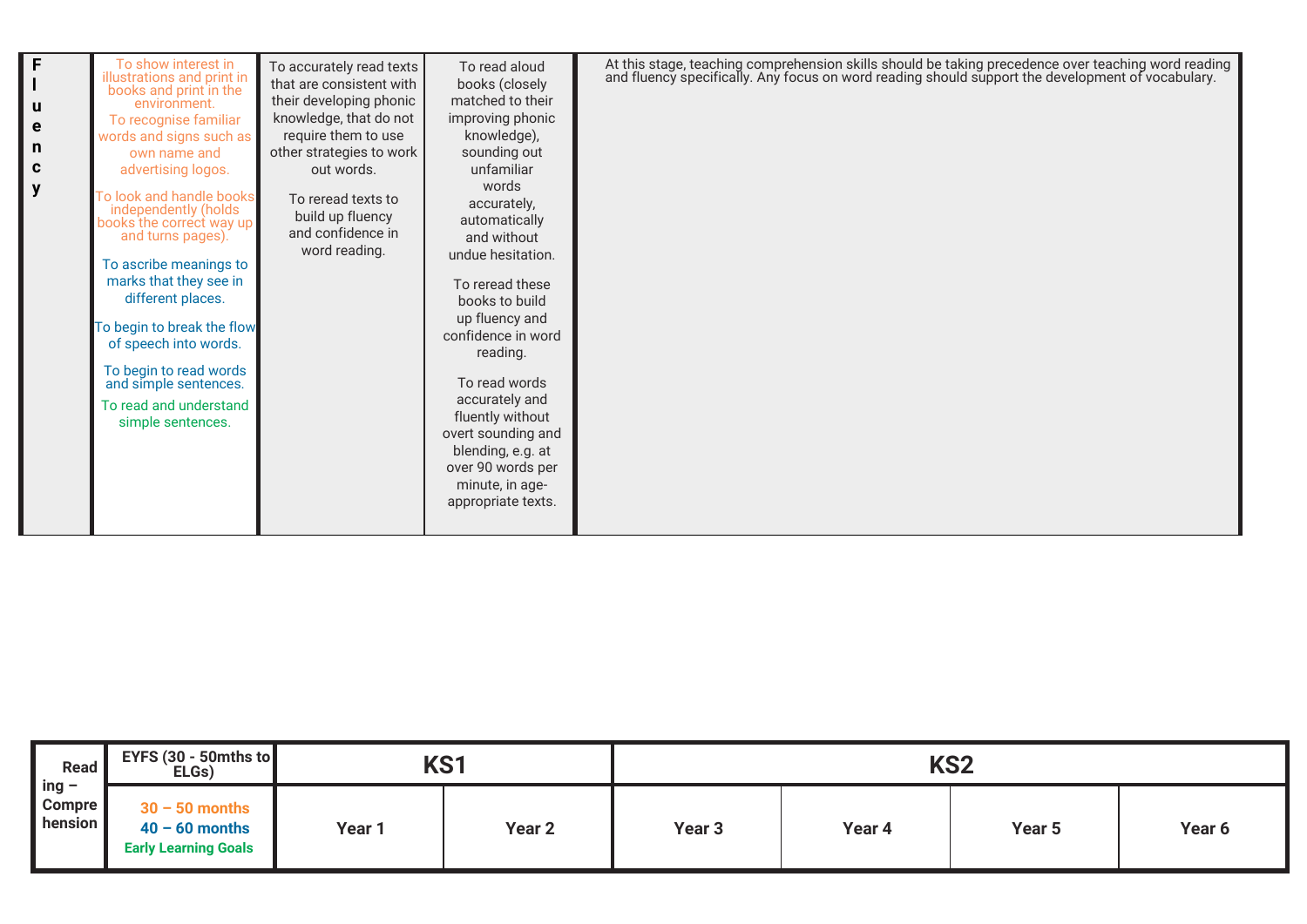| <b>Und</b><br>erstand<br>ing and<br><b>Correct</b><br>ing<br><b>Inaccur</b><br>acies     | To know that print<br>carries meaning and, in<br>English, is read from left<br>to right and top to<br>bottom.<br>To understand humour,<br>e.g. nonsense rhymes,<br>jokes.                                                                                                                                                                                                                                     | To check that a text<br>makes sense to them<br>as they read and to<br>self-correct.                                                                                                                                                                                                                                                                                                                                                                                | To show<br>understanding by<br>drawing on what they<br>already know or on<br>background<br>information<br>and vocabulary provided<br>by the teacher.<br>To check that the text<br>makes sense to them as<br>they read and to correct<br>inaccurate reading.                                                                                                                                                                                                                                                              |                                                                                                                                                                                                                                       |                                                                                                                                                                                                                                                                                                                                                                                                                                                                  |                                                                                                                                                                                                                                                                                                                                                                                                                                                                                                                |                                                                                                                                                                                                                                                                                                                                                                                                                                                                                                                     |
|------------------------------------------------------------------------------------------|---------------------------------------------------------------------------------------------------------------------------------------------------------------------------------------------------------------------------------------------------------------------------------------------------------------------------------------------------------------------------------------------------------------|--------------------------------------------------------------------------------------------------------------------------------------------------------------------------------------------------------------------------------------------------------------------------------------------------------------------------------------------------------------------------------------------------------------------------------------------------------------------|--------------------------------------------------------------------------------------------------------------------------------------------------------------------------------------------------------------------------------------------------------------------------------------------------------------------------------------------------------------------------------------------------------------------------------------------------------------------------------------------------------------------------|---------------------------------------------------------------------------------------------------------------------------------------------------------------------------------------------------------------------------------------|------------------------------------------------------------------------------------------------------------------------------------------------------------------------------------------------------------------------------------------------------------------------------------------------------------------------------------------------------------------------------------------------------------------------------------------------------------------|----------------------------------------------------------------------------------------------------------------------------------------------------------------------------------------------------------------------------------------------------------------------------------------------------------------------------------------------------------------------------------------------------------------------------------------------------------------------------------------------------------------|---------------------------------------------------------------------------------------------------------------------------------------------------------------------------------------------------------------------------------------------------------------------------------------------------------------------------------------------------------------------------------------------------------------------------------------------------------------------------------------------------------------------|
| <b>Com</b><br>parin<br>g,<br><b>Contr</b><br>astin<br>g and<br><b>Com</b><br>ment<br>ing | To listen to stories with<br>increasing attention and<br>recall.<br>To anticipate key events<br>and phrases in rhymes<br>and stories.<br>To begin to be aware<br>of the way stories are<br>structured.<br>To describe main story<br>settings, events and<br>principal characters.<br>To enjoy an increasing<br>range of books.<br>To follow a story<br>without pictures or<br>props.<br>To listen to stories, | To listen to and discuss<br>a wide range of fiction,<br>non-fiction and poetry<br>at a level beyond that at<br>which they can read<br>independently.<br>To link what they have<br>read or have read to<br>them to their own<br>experiences.<br>To retell familiar stories<br>in increasing detail.<br>To join in with<br>discussions about a text,<br>taking turns and listening<br>to what others say.<br>To discuss the<br>significance of titles<br>and events. | To participate in<br>discussion about books,<br>poems and other works<br>that are read to them<br>(at a level beyond at<br>which they can read<br>independently) and<br>those that they can<br>read for themselves,<br>explaining their<br>understanding and<br>expressing their views.<br>To become increasingly<br>familiar with and to<br>retell a wide range of<br>stories, fairy stories<br>and traditional tales.<br>To discuss the<br>sequence of events in<br>books and how items of<br>information are related. | To recognise, listen<br>to and discuss a wide<br>range of fiction, poetry,<br>plays, non-fiction and<br>reference books or<br>textbooks.<br>To use appropriate<br>terminology when<br>discussing texts (plot,<br>character, setting). | To discuss and<br>compare texts from a<br>wide variety of genres<br>and writers.<br>To read for a range of<br>purposes.<br>To identify themes and<br>conventions in a wide<br>range of books.<br>To refer to authorial<br>style, overall<br>themes (e.g.<br>triumph of good<br>over evil) and<br>features (e.g. greeting<br>in letters, a diary<br>written in the first<br>person or the use of<br>presentational devices<br>such as numbering and<br>headings). | To read a wide range<br>of genres, identifying<br>the characteristics of<br>text types (such as the<br>use of the first person<br>in writing diaries and<br>autobiographies) and<br>differences between<br>text types.<br>To participate in<br>discussions about<br>books that are read<br>to them and those<br>they can read for<br>themselves, building on<br>their own and others'<br>ideas and challenging<br>views courteously.<br>To identify main ideas<br>drawn from more than<br>one paragraph and to | To read for pleasure,<br>discussing, comparing<br>and evaluating in depth<br>across a wide range of<br>genres, including myths,<br>legends, traditional<br>stories, modern fiction,<br>fiction from our literary<br>heritage and books<br>from other cultures and<br>traditions.<br>To recognise more<br>complex themes in<br>what they read (such as<br>loss or heroism).<br>To explain and discuss<br>their understanding of<br>what they have read,<br>including through<br>formal presentations<br>and debates, |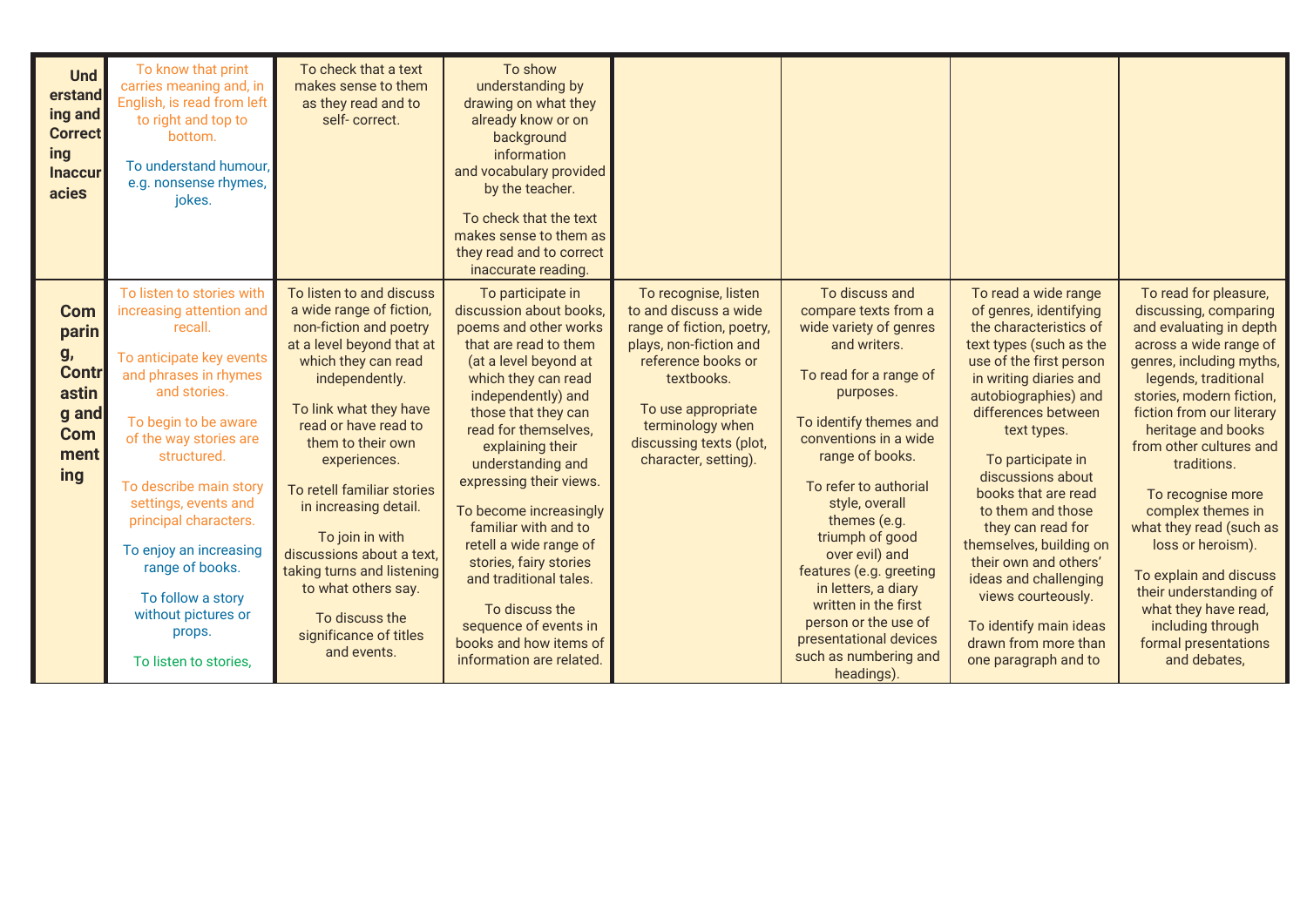| accurately anticipating<br>key events and respond<br>to what they hear with<br>relevant comments,<br>questions or actions.<br>To demonstrate | To recognise simple<br>recurring literary<br>language in stories and<br>poetry.<br>To ask and answer<br>questions about a text.            | To identify how<br>language, structure and<br>presentation contribute<br>to meaning.<br>To identify main ideas<br>drawn from more than | summarise these.<br>To recommend texts<br>to peers based on<br>personal choice. | maintaining a focus<br>on the topic and using<br>notes where necessary.<br>To listen to<br>guidance and<br>feedback on the                   |
|----------------------------------------------------------------------------------------------------------------------------------------------|--------------------------------------------------------------------------------------------------------------------------------------------|----------------------------------------------------------------------------------------------------------------------------------------|---------------------------------------------------------------------------------|----------------------------------------------------------------------------------------------------------------------------------------------|
| understanding when<br>talking with others<br>about what they have<br>read.                                                                   | To make links between<br>the text they are<br>reading and other texts<br>they have read (in texts<br>that they can read<br>independently). | one paragraph and<br>summarise these.                                                                                                  |                                                                                 | quality of their<br>explanations and<br>contributions to<br>discussions and to<br>make improvements<br>when participating in<br>discussions. |
|                                                                                                                                              |                                                                                                                                            |                                                                                                                                        |                                                                                 | To draw out key<br>information and to<br>summarise the main<br>ideas in a text.                                                              |
|                                                                                                                                              |                                                                                                                                            |                                                                                                                                        |                                                                                 | To distinguish<br>independently between<br>statements of fact<br>and opinion,<br>providing reasoned<br>justifications for<br>their views.    |
|                                                                                                                                              |                                                                                                                                            |                                                                                                                                        |                                                                                 | To compare<br>characters, settings<br>and themes within a<br>text and across more<br>than one text.                                          |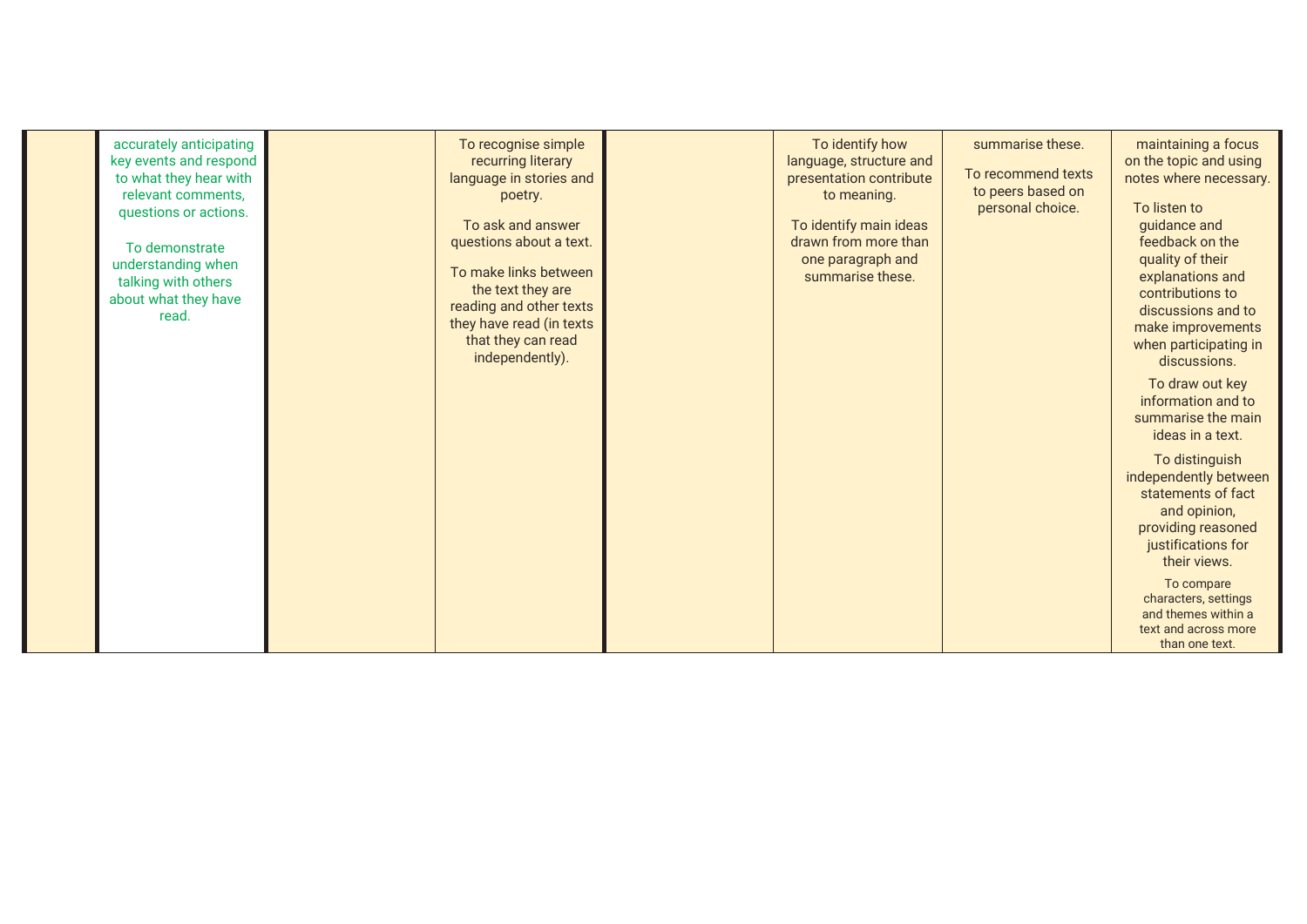| <b>Words in</b><br><b>Context</b><br>and<br><b>Authorial</b><br><b>Choice</b> | To build up vocabulary<br>that reflects the breadth of<br>their experiences.<br>To extend vocabulary,<br>especially by grouping and<br>naming, exploring the<br>meaning and sounds of<br>new words.<br>To use vocabulary and<br>forms of speech that are<br>increasingly influenced by<br>their experiences of books. | To discuss word<br>meaning and link new<br>meanings to those<br>already known.                                             | To discuss and clarify<br>the meanings of words,<br>linking new meanings to<br>known vocabulary.<br>To discuss their<br>favourite words and<br>phrases.             | To check that the<br>text makes sense to<br>them, discussing their<br>understanding and<br>explaining the meaning<br>of words in context.<br>To discuss authors'<br>choice of words and<br>phrases for effect.            | <b>Discuss vocabulary</b><br>used to capture<br>readers' interest and<br>imagination.                                                                                                                                                   | To discuss vocabulary<br>used by the author to<br>create effect including<br>figurative language.<br>To evaluate the use<br>of authors' language<br>and explain how it has<br>created an impact on<br>the reader. | To analyse and evaluate<br>the use of language,<br>including figurative<br>language and how it is<br>used for effect, using<br>technical terminology<br>such as metaphor,<br>simile, analogy,<br>imagery, style and<br>effect.                                    |
|-------------------------------------------------------------------------------|-----------------------------------------------------------------------------------------------------------------------------------------------------------------------------------------------------------------------------------------------------------------------------------------------------------------------|----------------------------------------------------------------------------------------------------------------------------|---------------------------------------------------------------------------------------------------------------------------------------------------------------------|---------------------------------------------------------------------------------------------------------------------------------------------------------------------------------------------------------------------------|-----------------------------------------------------------------------------------------------------------------------------------------------------------------------------------------------------------------------------------------|-------------------------------------------------------------------------------------------------------------------------------------------------------------------------------------------------------------------|-------------------------------------------------------------------------------------------------------------------------------------------------------------------------------------------------------------------------------------------------------------------|
| Inferen<br>ce and<br><b>Predicti</b><br><b>l</b> on                           | To suggest how a story<br>might end.<br>To begin to understand<br>'why' and 'how'<br>questions.<br>To answer 'how' and<br>'why' questions about<br>their experiences and<br>in response to stories<br>or events.                                                                                                      | To begin to make<br>simple inferences.<br>To predict what might<br>happen on the basis of<br>what has been read so<br>far. | To make inferences<br>on the basis of what is<br>being said and done.<br>To predict what might<br>happen on the basis of<br>what has been read so<br>far in a text. | To ask and answer<br>questions<br>appropriately, including<br>some simple inference<br>questions based on<br>characters' feelings,<br>thoughts and motives.<br>To justify predictions<br>using evidence from the<br>text. | To draw inferences from<br>characters' feelings,<br>thoughts and motives<br>that justifies their<br>actions, supporting their<br>views with evidence<br>from the text.<br>To justify predictions<br>from details stated and<br>implied. | To draw inferences from<br>characters' feelings,<br>thoughts and motives.<br>To make predictions<br>based on details stated<br>and implied, justifying<br>them in detail with<br>evidence from the text.          | To consider different<br>accounts of the same<br>event and to discuss<br>viewpoints (both of<br>authors and of fictional<br>characters).<br>To discuss how<br>characters change and<br>develop through texts<br>by drawing inferences<br>based on indirect clues. |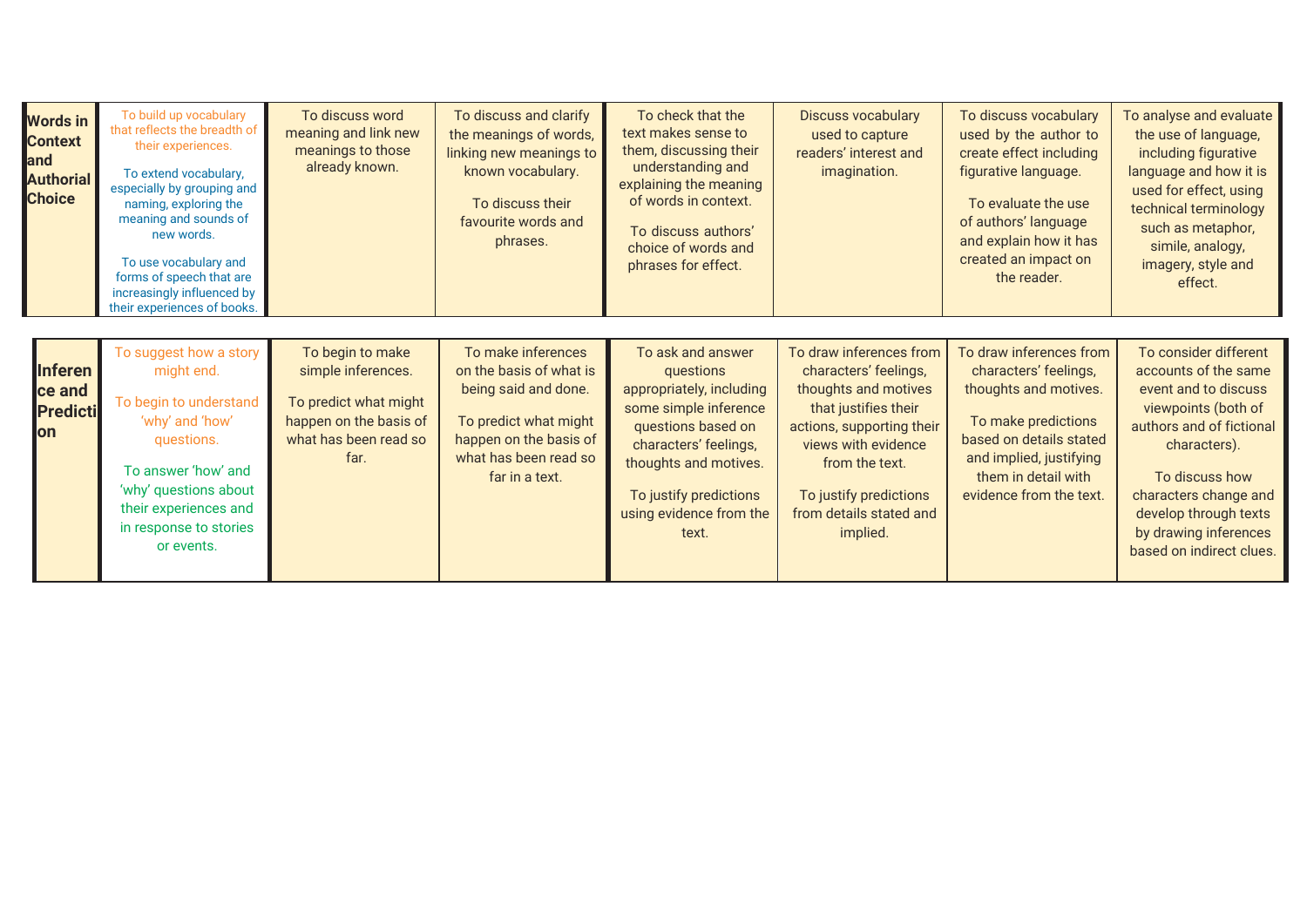| To listen to and join in<br>with stories and<br>poems, one-to-one and<br>also in small groups.<br>To join in with repeated<br>refrains in rhymes and<br>stories.<br>To use intonation,<br>rhythm and phrasing to<br>make the meaning clear<br>to others.<br>To develop preference<br>for forms of | To recite simple poems<br>by heart. | To continue to build<br>up a repertoire of<br>poems learnt by heart,<br>appreciating these and<br>reciting some with<br>appropriate intonation<br>to make the meaning<br>clear. | To prepare and<br>perform poems and<br>play scripts that show<br>some awareness of the<br>audience when reading<br>aloud.<br>To begin to use<br>appropriate intonation<br>and volume when<br>reading aloud. | To recognise and<br>discuss some different<br>forms of poetry (e.g.<br>free verse or narrative<br>poetry).<br>To prepare and<br>perform poems and<br>play scripts with<br>appropriate techniques<br>(intonation, tone,<br>volume and action) to<br>show awareness of the<br>audience when reading<br>aloud. | To continually show an<br>awareness of audience<br>when reading out loud<br>using intonation, tone,<br>volume and action. | To confidently perform<br>texts (including poems<br>learnt by heart) using a<br>wide range of devices<br>to engage the audience<br>and for effect. |
|---------------------------------------------------------------------------------------------------------------------------------------------------------------------------------------------------------------------------------------------------------------------------------------------------|-------------------------------------|---------------------------------------------------------------------------------------------------------------------------------------------------------------------------------|-------------------------------------------------------------------------------------------------------------------------------------------------------------------------------------------------------------|-------------------------------------------------------------------------------------------------------------------------------------------------------------------------------------------------------------------------------------------------------------------------------------------------------------|---------------------------------------------------------------------------------------------------------------------------|----------------------------------------------------------------------------------------------------------------------------------------------------|
| expression.<br>To play cooperatively<br>as part of a group to<br>develop and act out<br>a narrative.<br>To express<br>themselves effectively,<br>showing awareness of<br>listeners' needs.                                                                                                        |                                     |                                                                                                                                                                                 |                                                                                                                                                                                                             |                                                                                                                                                                                                                                                                                                             |                                                                                                                           |                                                                                                                                                    |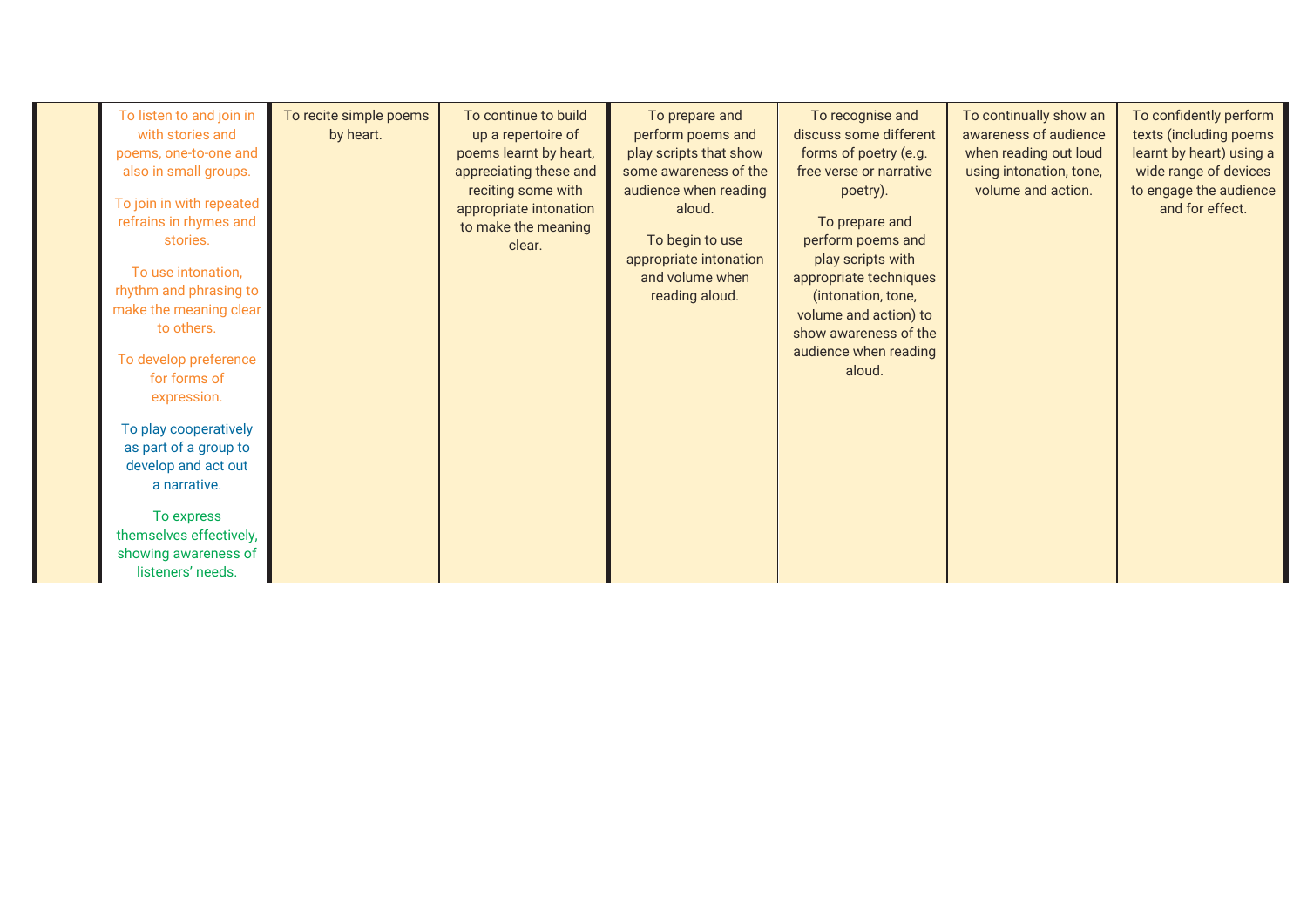| Non-<br><b>Fiction</b> | To know that<br>information can be<br>relayed in the form of<br>print.<br>To know that<br>information can be<br>retrieved from books<br>and computers. |  | To recognise that non-<br>fiction books are often<br>structured in different<br>ways. | To retrieve and record<br>information from non-<br>fiction texts. | To use all of the<br>organisational devices<br>available within a non-<br>fiction text to retrieve,<br>record and discuss<br>information.<br>To use dictionaries to<br>check the meaning of<br>words that they have<br>read. | To use knowledge of<br>texts and organisation<br>devices to retrieve,<br>record and discuss<br>information from<br>fiction and non-fiction<br>texts. | To retrieve, record and<br>present information<br>from non-fiction texts.<br>To use non-fiction<br>materials for<br>purposeful information<br>retrieval (e.g. in reading<br>history, geography and<br>science textbooks) and<br>in contexts where<br>pupils are genuinely<br>motivated to find out<br>information (e.g.<br>reading information<br>leaflets before a gallery<br>or museum visit or<br>reading a theatre<br>programme or review). |
|------------------------|--------------------------------------------------------------------------------------------------------------------------------------------------------|--|---------------------------------------------------------------------------------------|-------------------------------------------------------------------|------------------------------------------------------------------------------------------------------------------------------------------------------------------------------------------------------------------------------|------------------------------------------------------------------------------------------------------------------------------------------------------|-------------------------------------------------------------------------------------------------------------------------------------------------------------------------------------------------------------------------------------------------------------------------------------------------------------------------------------------------------------------------------------------------------------------------------------------------|
|------------------------|--------------------------------------------------------------------------------------------------------------------------------------------------------|--|---------------------------------------------------------------------------------------|-------------------------------------------------------------------|------------------------------------------------------------------------------------------------------------------------------------------------------------------------------------------------------------------------------|------------------------------------------------------------------------------------------------------------------------------------------------------|-------------------------------------------------------------------------------------------------------------------------------------------------------------------------------------------------------------------------------------------------------------------------------------------------------------------------------------------------------------------------------------------------------------------------------------------------|